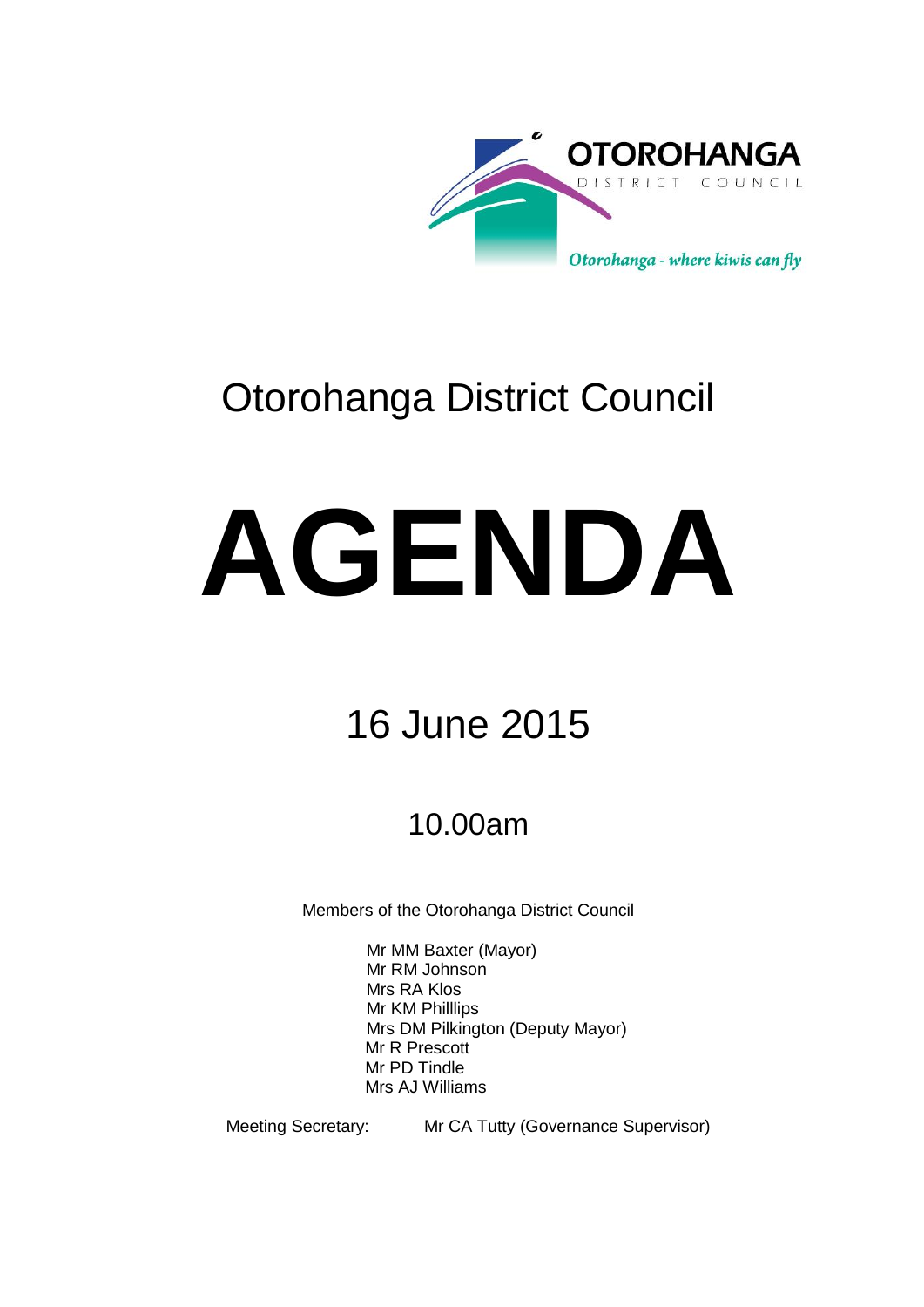### **OTOROHANGA DISTRICT COUNCIL**

16 June 2015

Notice is hereby given that an ordinary meeting of the Otorohanga District Council will be held in the Council Chambers, Maniapoto St, Otorohanga on Tuesday 16 June 2015 commencing at 10.00am.

5 June 2015

#### **DC Clibbery CHIEF EXECUTIVE**

## **AGENDA**

#### **ORDER OF BUSINESS:**

| <b>ITEM</b>           | <b>PRECIS</b>                                                                                  | <b>PAGE</b>     |
|-----------------------|------------------------------------------------------------------------------------------------|-----------------|
| <b>PRESENT</b>        |                                                                                                |                 |
| IN ATTENDANCE         |                                                                                                |                 |
| APOLOGIES             |                                                                                                |                 |
| <b>OPENING PRAYER</b> |                                                                                                |                 |
|                       | <b>ITEMS TO BE CONSIDERED IN GENERAL BUSINESS</b>                                              |                 |
|                       | CONFIRMATION OF MINUTES - 19 MAY 2015                                                          |                 |
| <b>REPORTS</b>        |                                                                                                |                 |
| Item $212$            | KAWHIA COMMUNITY BOARD MINUTES 29 MAY 2015                                                     |                 |
| Item $213$            | ALCOHOL REGULATORY AND LICENCING AUTHORITY HEARING ON<br>OTOROHANGA PROVISIONAL ALCOHOL POLICY | 2               |
| Item $214$            | ENVIRONMENTAL HEALTH OFFICER/LIQUOR LICENSING INSPECTOR'S<br>REPORT FOR JANUARY TO MARCH 2015  | 9               |
| Item $215$            | LONG TERM PLAN 2015-2025 SUBMISSIONS                                                           | 12 <sup>2</sup> |
| Item $216$            | ODC MATTERS REFERRED FROM 19 MAY 2015                                                          | 14              |
| <b>GENERAL</b>        |                                                                                                | 14              |
|                       |                                                                                                |                 |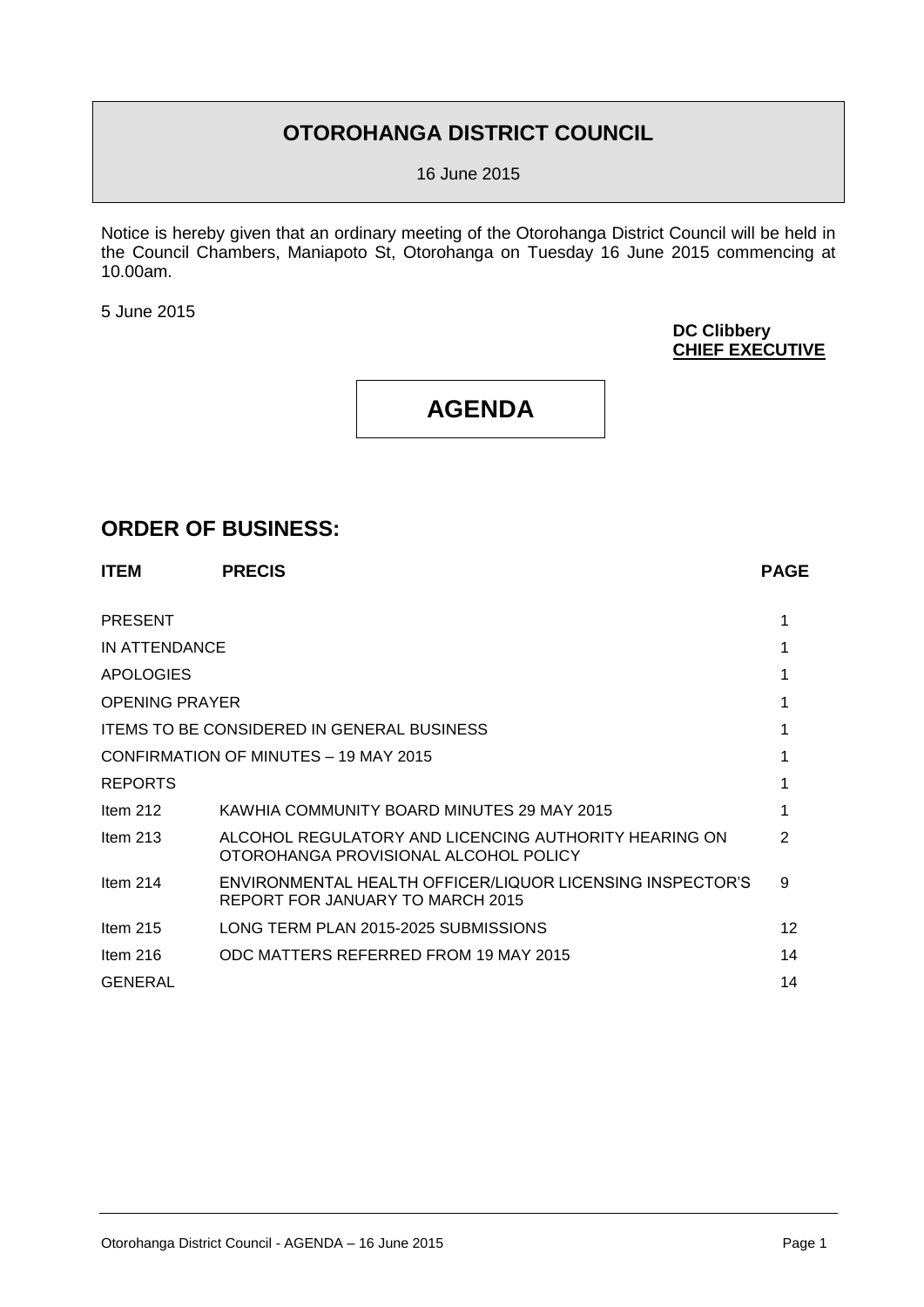#### **PRESENT**

**IN ATTENDANCE**

**APOLOGIES**

**ITEMS TO BE CONSIDERED IN GENERAL BUSINESS**

**CONFIRMATION OF MINUTES – 19 MAY 2015**

**REPORTS**

**Item 212 KAWHIA COMMUNITY BOARD MINUTES 29 MAY 2015 To: His Worship the Mayor and Councillors Otorohanga District Council From: Governance Supervisor**

**Date: 16 June 2015**

#### **Executive Summary**

Minutes of the meeting of the Kawhia Community Board held on 29 May 2015 as previously circulated.

#### **Staff Recommendation**

It is recommended that:

The minutes of the meeting of the Kawhia Community Board held on 29 May 2015 be received.

**CA Tutty GOVERNANCE SUPERVISOR**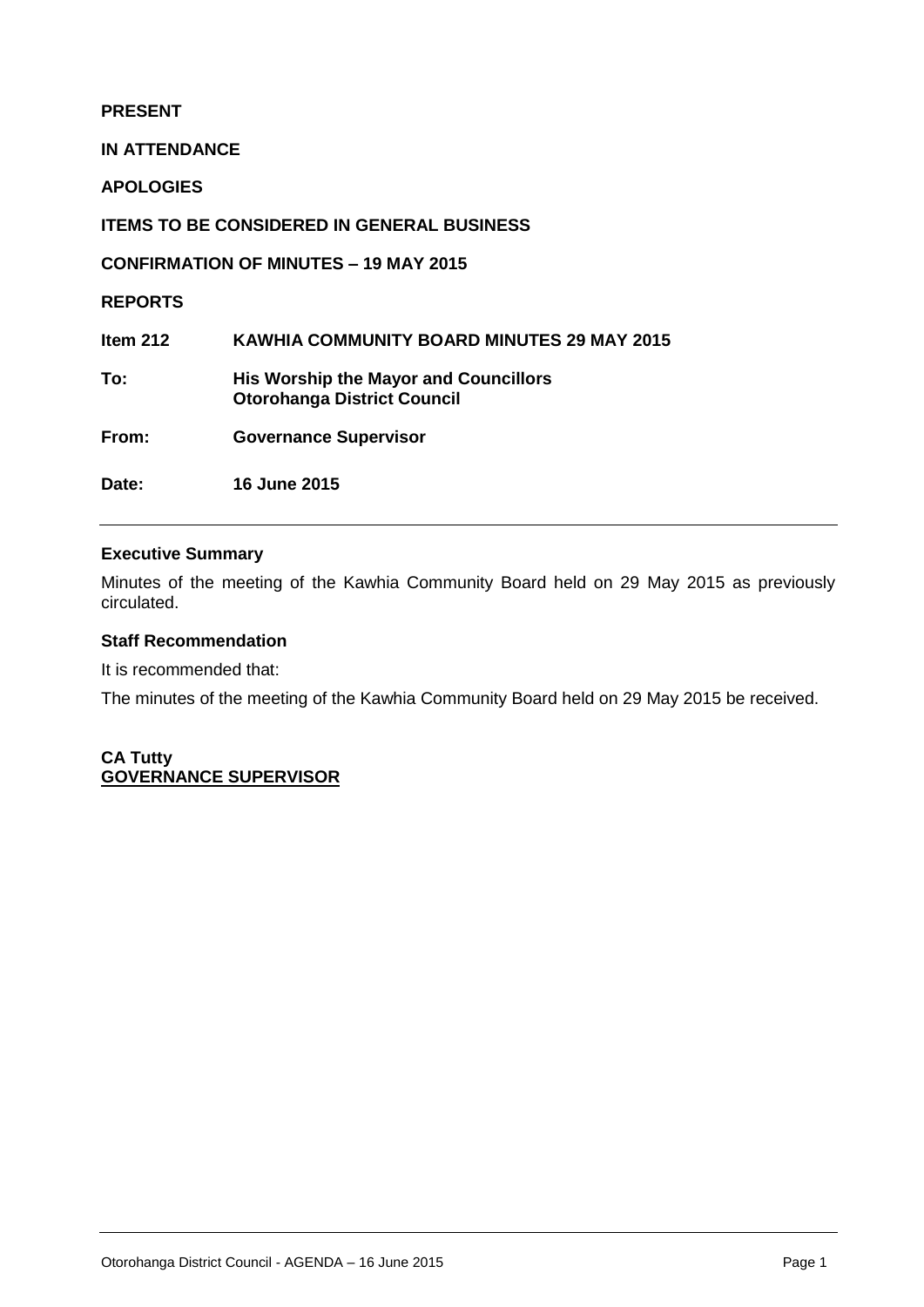#### **Item 213 ALCOHOL REGULATORY AND LICENCING AUTHORITY HEARING ON OTOROHANGA PROVISIONAL ALCOHOL POLICY**

**To: His Worship the Mayor and Councillors Otorohanga District Council**

**From: Environmental Services Manager**

**Date: 16 June 2015**

#### **Relevant Community Outcomes**

- The Otorohanga District is a safe place to live
- Ensure services and facilities meet the needs of the Community
- Promote the local economy and opportunities for sustainable economic development
- Manage the natural and physical environment in a sustainable manner

#### **Executive Summary**

Council's Provisional Local Alcohol Policy is set down for hearings before the Authority on 15 June at the District Court in Hamilton.

#### **Staff Recommendation**

It is recommended that:

- 1. The Environmental Services Manager's report be received and,
- 2. Notwithstanding any direction received from the Authority, Council undertakes to reconsider those elements of the Otorohanga Provisional Local Alcohol Policy that it has agreed are unreasonable in light of the object of the Act

#### **Report Discussion**

The Sale and Supply of Alcohol Act (the Act) received Royal assent on 18 December 2012. This new legislation included provisions for local alcohol policies under which a Council could set controls on the location and operations of licenced premises.

The Act states that `territorial authorities may have a policy relating to the sale, supply, or consumption of alcohol within its district.

Prior to the Acts commencement Waipa Waitomo and Otorohanga had entered into a shared services agreement for Environmental Health Services. It was considered sensible to approach the development of a Local Alcohol Policy (LAP) as a joint Council project. This collaboration was to later roll out to include a joint licencing committee for the three districts.

The first decision Council had to make was whether or not to proceed with the idea of having a LAP.

An initial round of community engagement was carried out through advertising in local papers and on Council websites. This included a questionnaire asking if people wanted Council to adopt a LAP and to comment on aspects of the current liquor control system that they were comfortable with or wanted to see changed i.e. hours, numbers of outlets etc.

As a result of this survey Council formally resolved to produce a LAP and to produce this policy in collaboration with Waipa and Waitomo.

A draft local alcohol policy was adopted and notified for public submissions on 6 August 2013. The draft policy generated a lot of interest and comment. In total 37 written submissions were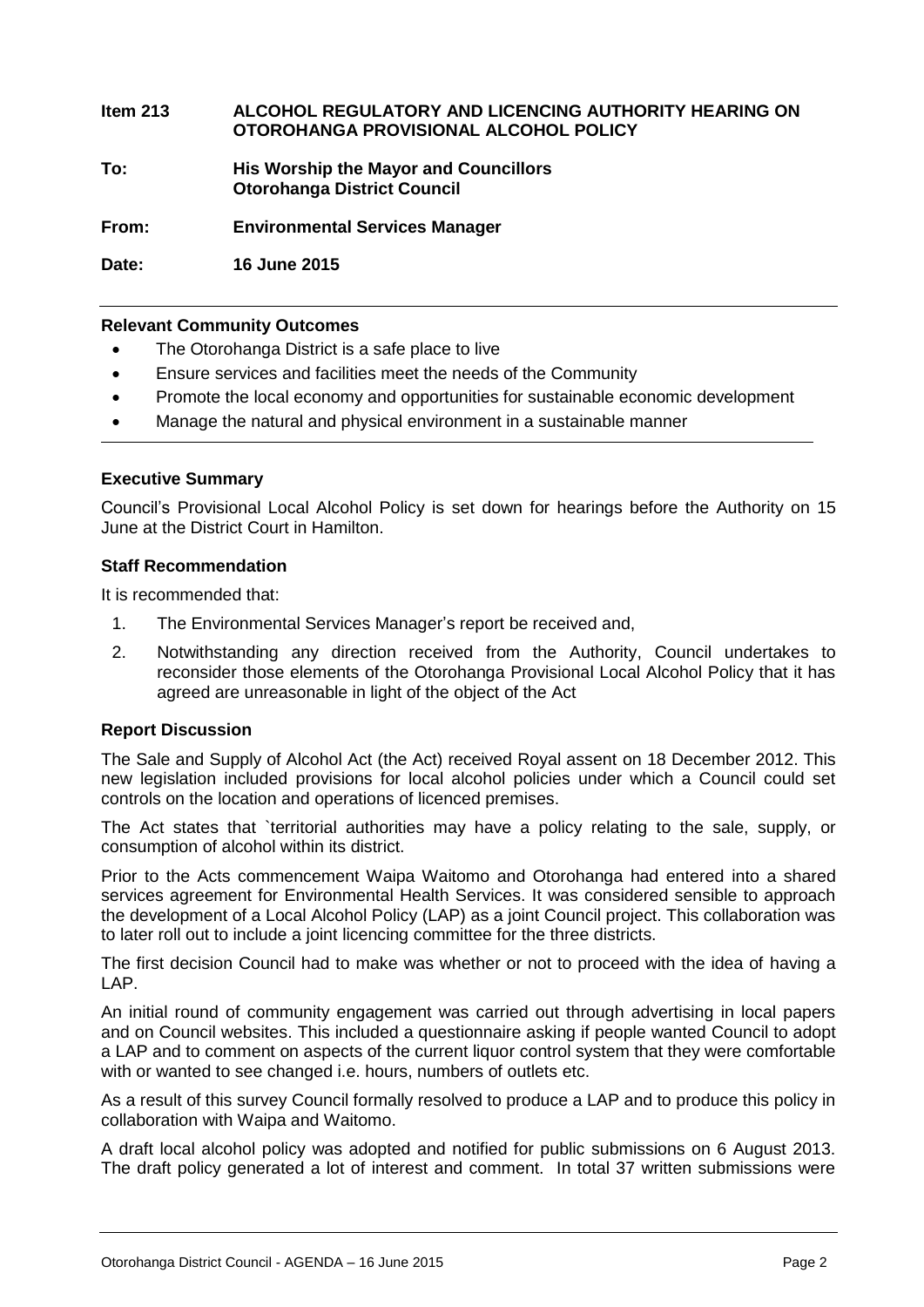received and 11 submitters requested to be heard at a public hearing. At this meeting Council also resolved to establish a joint licencing committee for the three districts.

At the Hearing on 3 October 2013, Councillors heard commentary and opinions from a wide range of public health bodies, NGOs, industry associations and businesses. Deliberations were held following the Hearing and a number of changes were made to the draft policy in response to the submissions received. A Provisional Local Alcohol Policy (PLAP) was circulated to submitters, who were advised it would be approved by Council in February 2014, at which time the formal appeal period would commence.

On 18 February Council approved the notification of the PLAP. Following public notification any person who made a submission on the Draft LAP was able to lodge an appeal with the Alcohol Regulatory and Licencing Authority (the Authority). Any appeal had to be made by 28th March 2014.

Three appeals were lodged with the Authority in Wellington. The appellants were Progressive Enterprises Ltd who own and operate the Countdown supermarket chain, Super Liquor Holdings Ltd, The Mill Retail Holdings and Independent Liquor (NZ) Ltd.

At this stage the matter went into hiatus as other (and larger) Councils who already had appeals against their policies lodged with the Authority were scheduled for hearings. As this is new legislation the decisions of these initial hearings sets precedent for future hearings so the outcomes have been closely followed.

Since March 2014 the subject of our PLAPs has become 'live' because first Waipa, and then Otorohanga and Waitomo PLAP's were set down for hearings before the Authority. The hearing date for Otorohanga is 15 June at the District Court in Hamilton.

Due to the similarities of our policies and the desire to maintain a consistent policy setting for our Licencing Committee the three member Councils are collaborating on resolving the appeals.

By way of collaboration all Councils have engaged Joan Forrett from Harkness Henry to represent us in the appeals process. She has been working with a number of Waikato Councils (the early ones) and is very current on the changes occurring as this new area of law develops.

Following meetings between the appellants, Council staff and our solicitors an "appeals version " of the PLAP has been drafted. The basis of the changes is that all parties agree that certain (highlighted) elements in the policy are unreasonable in light of the object of the Act. At the hearing on 15 June Council will be asking the Authority to make an Order that Council reconsiders those elements pursuant to section 83(2) of the Act.

The Judge has requested that Council's solicitor appear before the Authority to explain the reasoning behind the changes requested.

Following the Hearing those elements of the policy which are subject to change will have to be formally reconsidered by Council. The final form of the policy will have to be re-notified to all who submitted on the affected sections of the policy. Only when these steps have been completed without objection can Council finally approve the Local Alcohol Policy

#### **Andrew Loe ENVIRONMENTAL SERVICES MANAGER**

#### **Attachment**

a. Joint Memorandum to the Alcohol Regulatory and Licencing Authority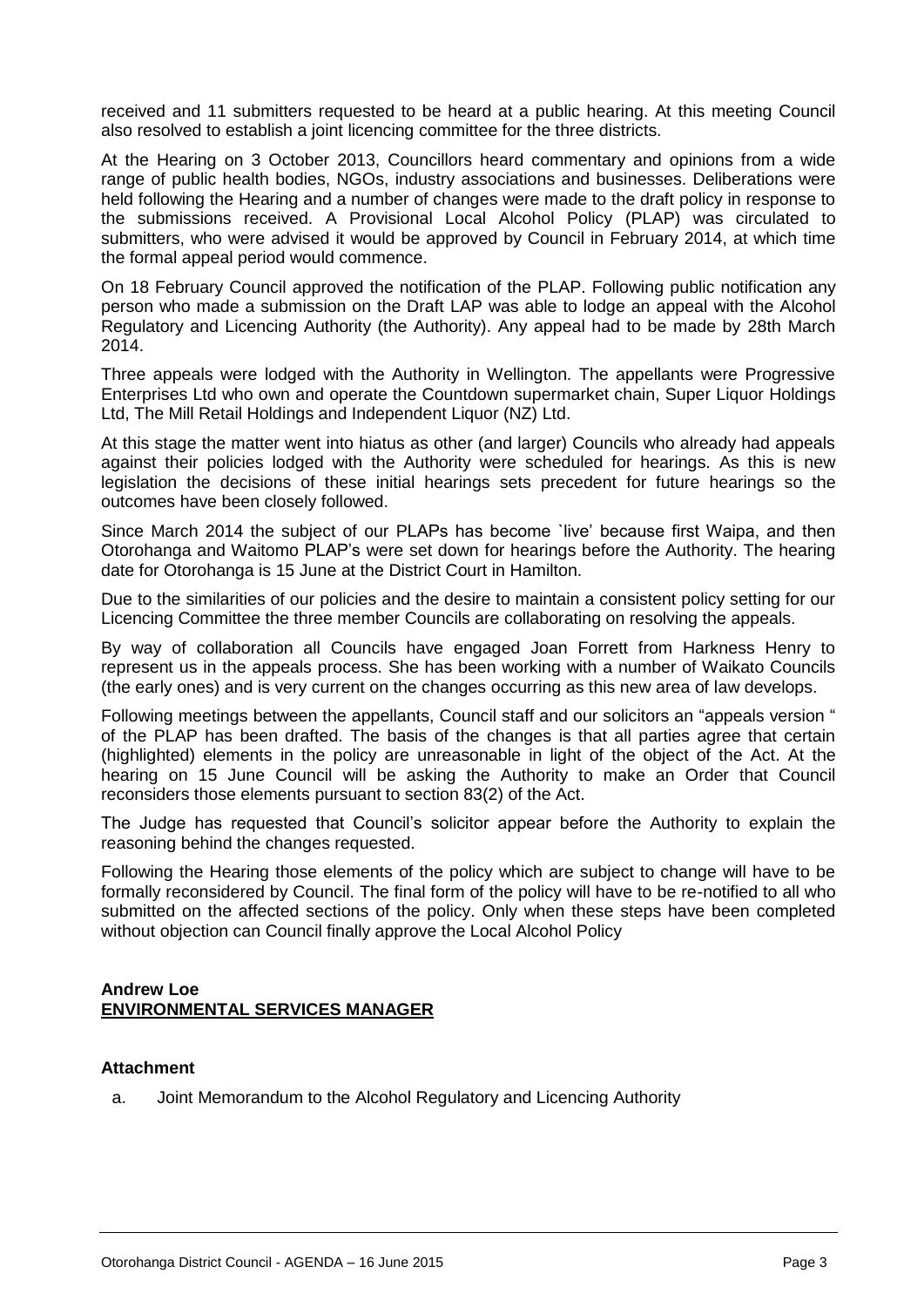#### ALCOHOL REGULATORY AND LICENSING AUTHORITY SITTING AT HAMILTON

#### 255974/2014;256194/2014; 256193/2014

|               |      | provisional local alcohol policy by    |
|---------------|------|----------------------------------------|
|               |      | against Otorohanga District Council's  |
| IN THE MATTER |      | of appeals under section 81 of the Act |
| AND           |      |                                        |
|               | 2012 |                                        |
| IN THE MATTER |      | of the Sale and Supply of Alcohol Act  |

**PROGRESSIVE ENTERPRISES LIMITED; THE MILL RETAIL HOLDINGS LIMITED** and **INDEPENDENT LIQUOR** (NZ) LIMITED; and SUPER LIQUOR **HOLDINGS LIMITED** 

**Appellants** 

**AND** 

 $\bar{z}$ 

#### THE NEW ZEALAND POLICE and THE **MEDICAL OFFICER OF HEALTH**

**Section 205 Parties** 

**AND** 

#### **OTOROHANGA DISTRICT COUNCIL**

Respondent

#### JOINT MEMORANDUM OF THE PARTIES **SEEKING ORDERS**

**HARKNESS HENRY** LAWYERS **HAMILTON** 

Solicitor: Dr Joan Forret Joan.forret@harkness.co.nz

Respondent's Solicitor Private Bag 3077 Hamilton 3240 Tel 07 838 2399 Fax 07 839 4043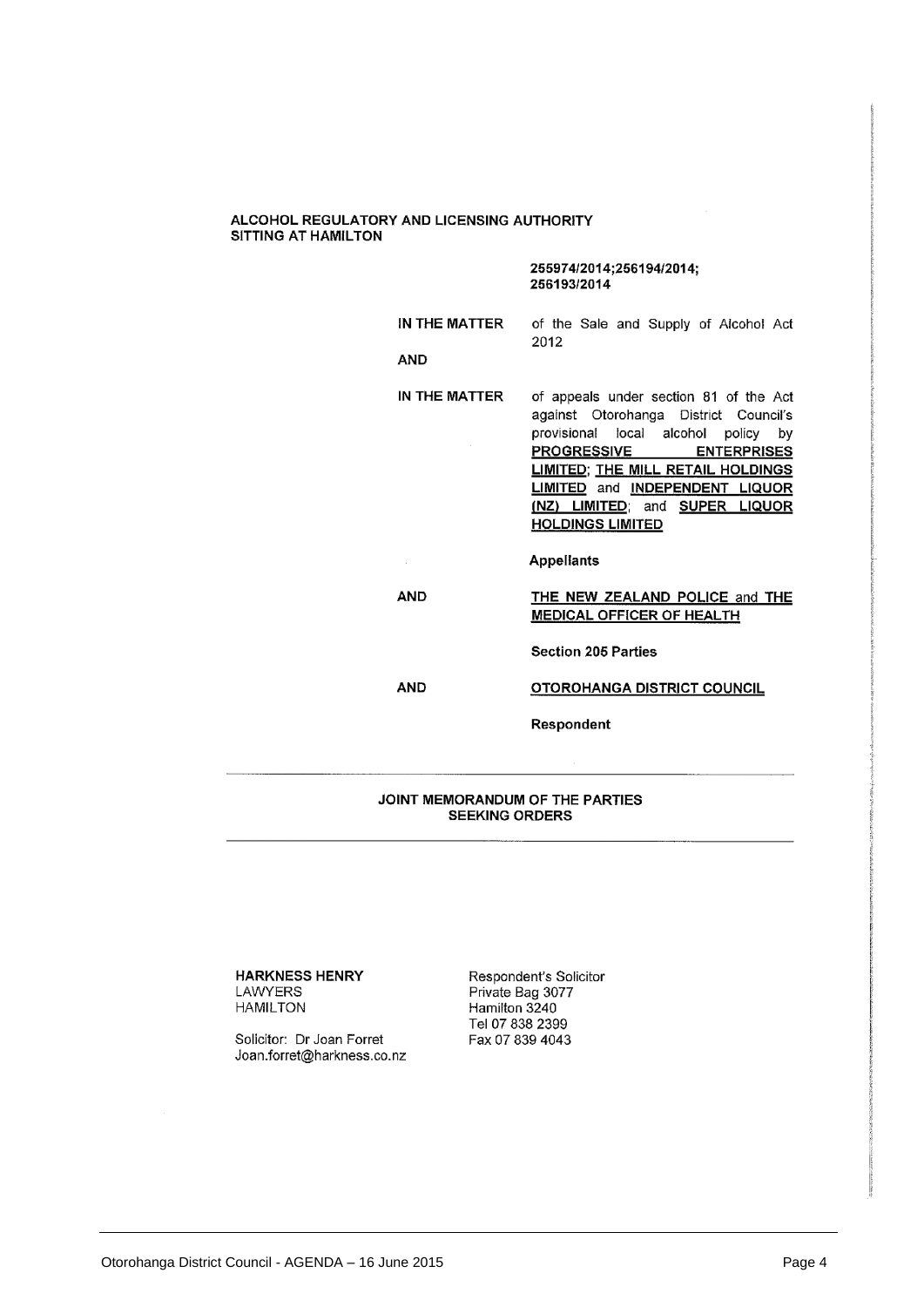#### May it please the Authority:

- $\mathbf{1}$ . Appeals have been lodged in respect of elements of the provisional local alcohol policy (PLAP) prepared by the Otorohanga District Council ("Council") and publicly notified on 26 February 2014 under section 80(1) of the Sale and Supply of Alcohol Act 2012 (the Act).
- $\overline{2}$ . The New Zealand Police and the Medical Officer of Health, have given notice of their intention to appear and be heard under section 205 of the Act.
- 3. This memorandum reflects agreement of the parties in relation to seven elements of the PLAP and three definitional matters that were subject to appeal.
- The parties agree that the following elements are unreasonable in light of the 4. object of the Act and request that the Authority makes an Order that Council reconsiders the elements pursuant to s 83(2):
	- $(a)$ Element 4.2 which concerns the location of premises holding offlicences by reference to broad areas;
	- Element 4.3 which concerns the location of premises holding off- $(b)$ licences by reference to proximity to premises of a particular kind or kinds;
	- Element 4.4 which concerns the location of premises holding off- $(c)$ licences by reference to proximity to facilities of a particular kind or kinds:
	- $(d)$ Element 4.6 which concerns the maximum trading hours for premises holding off-licences;
	- $(e)$ Element 4.7 which concerns discretionary conditions of off-licences; and
	- $(f)$ The Policy Guidance Document, to the extent that this document can be considered part of the PLAP by incorporation into other elements.

SAS-469778-3-69-V1:jbf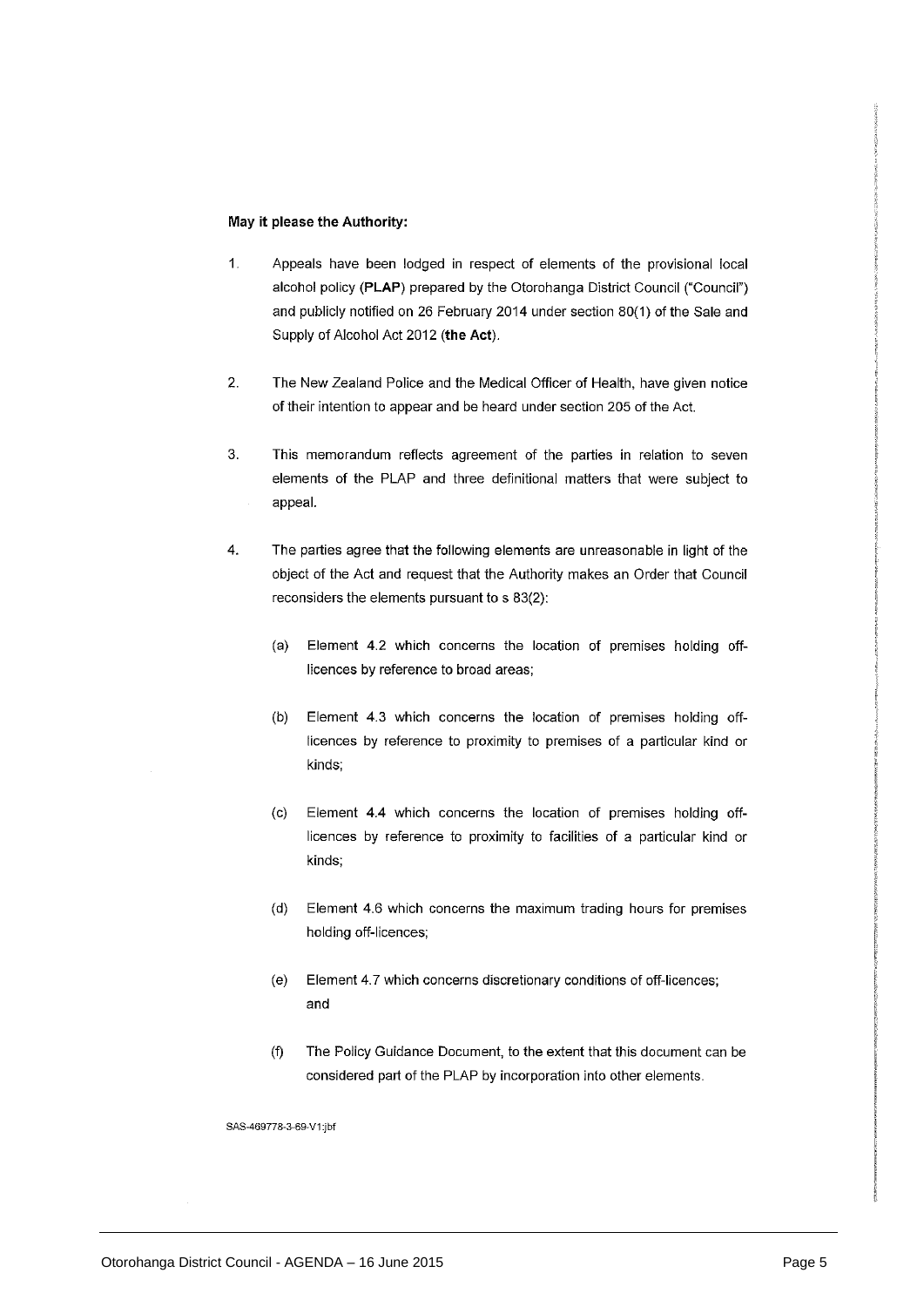- 5. The parties agree that the following elements, which were also appealed, are not unreasonable:
	- The lack of a statement in the definitions that all other terms are as  $(a)$ defined in the Sale and Supply of Alcohol Act 2012;
	- $(b)$ The lack of a definition of "new licence":
	- The definition of "early childhood facility";  $(c)$
	- $(d)$ Element 5.0 Specific Policies - Club Licences
	- $(e)$ Element 6.0 Specific Policies - Special Licences
- 6. The parties have also identified grammatical and typographical errors and some elements that may need to be amended as a consequence of changes to the elements listed in paragraph 4. Those amendments will be identified in the reconsidered PLAP on resubmission.
- 7. In light of the Practice Note of the Alcohol Regulatory and Licensing Authority dated 19 March 2014, and s 83(2) of the Act, the Council seeks the following directions:
	- $(a)$ Council must reconsider the following elements pursuant to s 83(2):
		- $(i)$ Element 4.2: location of premises holding off-licences by reference to broad areas;
		- Element 4.3: location of premises holding off-licences by  $(ii)$ reference to proximity to premises of a particular kind or kinds;
		- $(iii)$ Element 4.4: location of premises holding off-licences by reference to proximity to facilities of a particular kind or kinds;
		- $(iv)$ Element 4.6: maximum trading hours for premises holding offlicences;
		- Element 4.7: discretionary conditions of off-licences; and  $(v)$

 $\overline{2}$ 

SAS-469778-3-69-V1:jbf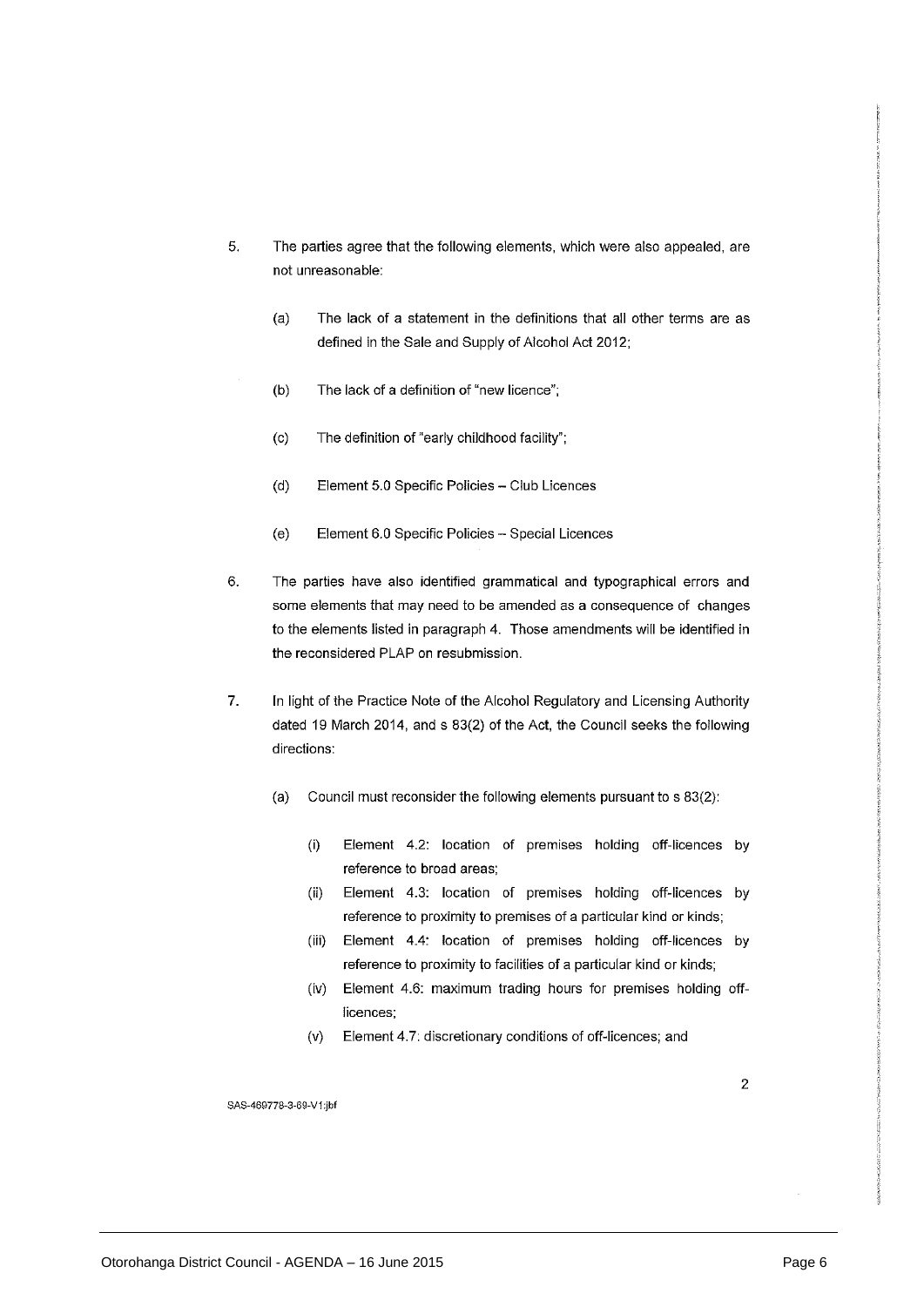- The Policy Guidance Document.  $(vi)$
- 8. The following elements of appeals are dismissed:
	- The appeals by Super Liquor Holdings Ltd in respect of:  $(a)$ 
		- The lack of a definition of "new licence";  $(i)$
		- $(ii)$ The definition of "early childhood facility";
		- (iii) Element 5.0 Specific Policies Club Licences;
		- (iv) Element 6.0 Specific Policies Special Licences; and
	- $(b)$ The appeals by The Mill Retails Holdings Ltd and Independent Liquor (NZ) Ltd in respect of:
		- The lack of a statement in the definitions that all other terms are  $(i)$ as defined in the Sale and Supply of Alcohol Act 2012;
- 9. The parties further request a direction that appearances at the hearing scheduled for Monday 15<sup>th</sup> June 2015 are excused from parties other than the Council, who will address the Authority on any matters arising from this memorandum.
- 10. The parties have further agreed that costs shall lie where they fall.

Dated:  $\leq$  June 2015

J Forret Counsel for Otorohanga District Council

**AW Braggins** Counsel for Progressive Enterprises Limited

SAS-469778-3-69-V1:jbf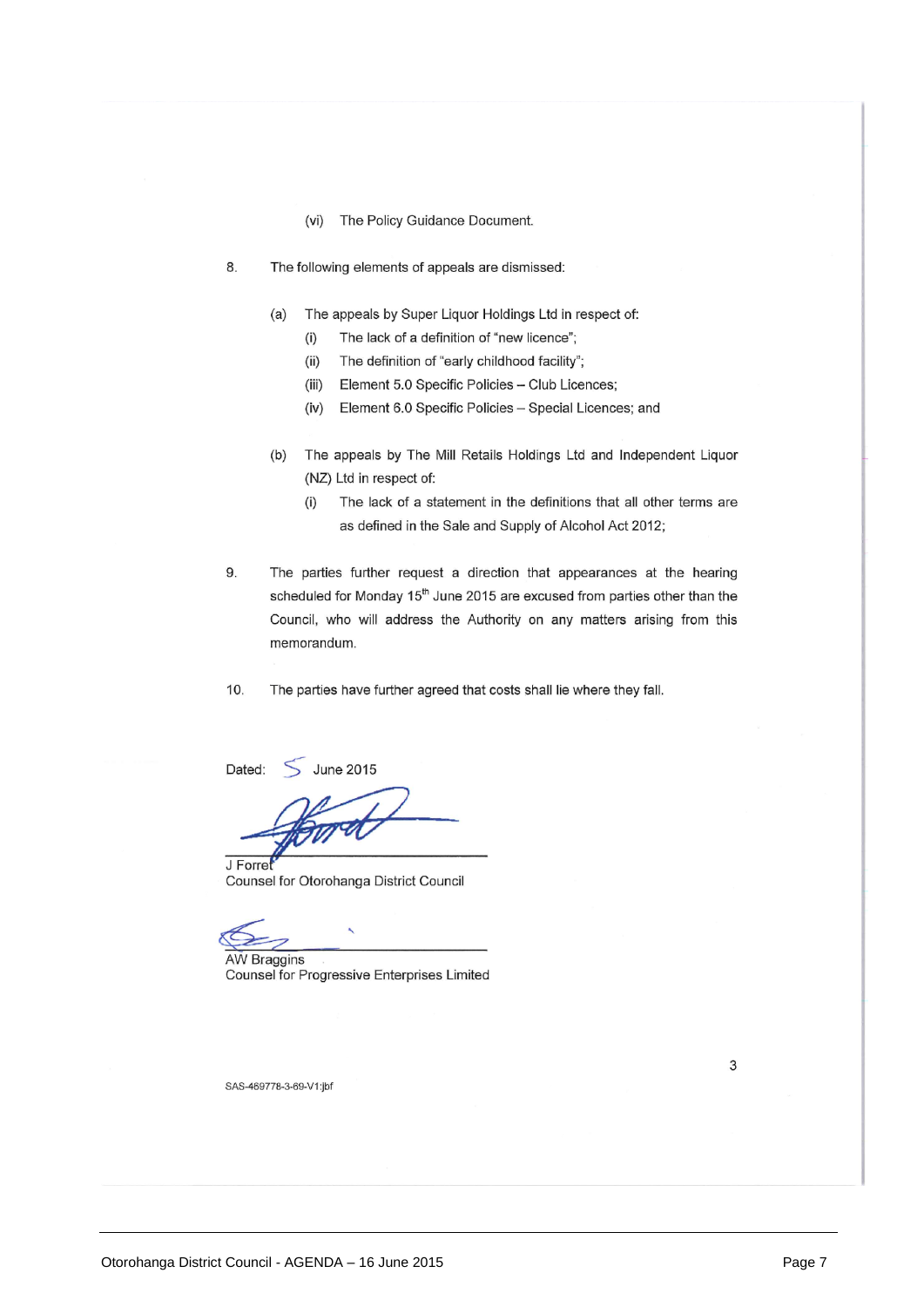S McDowell Agent for Super Liquor Holdings Limited

JD Young Counsel for The Mill Retail Holdings Ltd and Independent Liquor (NZ) Ltd

R Henderson For the Medical Officer of Health

J Dalziell-Kernohan Representative for the New Zealand Police

SAS-469778-3-69-V1;jbf

 $\overline{\mathbf{4}}$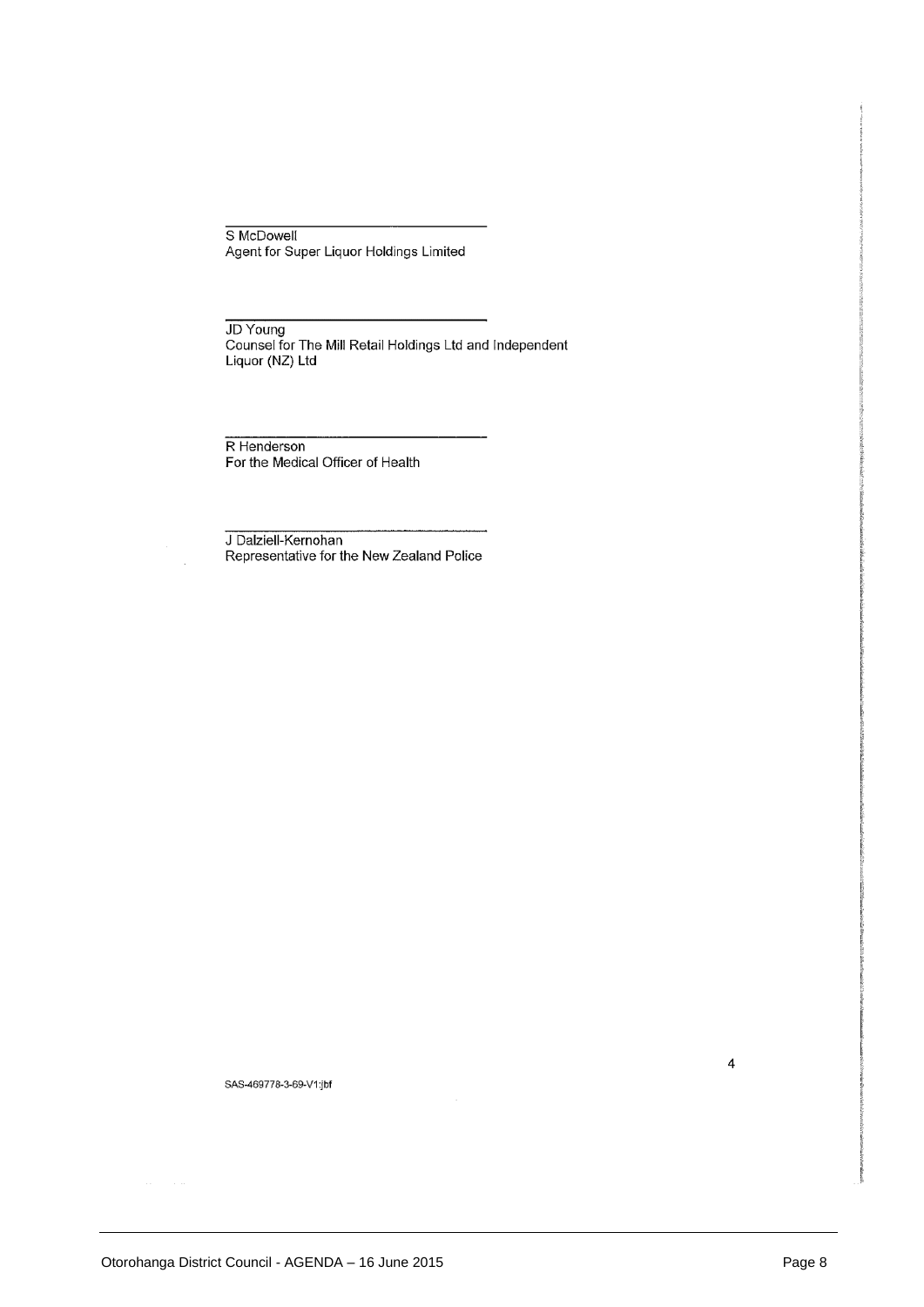| Item $214$ | <b>ENVIRONMENTAL HEALTH OFFICER/LIQUOR LICENSING INSPECTOR'S</b><br><b>REPORT FOR JANUARY TO MARCH 2015</b> |
|------------|-------------------------------------------------------------------------------------------------------------|
| To:        | His Worship the Mayor and Councillors<br><b>Otorohanga District Council</b>                                 |
| From:      | <b>Environmental Health Officer / Liquor Licensing Inspector</b>                                            |

**Date: 16 June 2015**

#### **Relevant Community Outcomes**

- The Otorohanga District is a safe place to live
- Ensure services and facilities meet the needs of the Community
- Promote the local economy and opportunities for sustainable economic development
- Manage the natural and physical environment in a sustainable manner

#### **Executive Summary**

The Environmental Health Officer / Liquor Licensing Inspector's report for the period 1 January to 31 March 2015.

#### **Staff Recommendation**

It is recommended that:

The Environmental Health Officer / Liquor Licensing Inspector's report for 1 January to 31 March 2015 be received.

#### **Report Discussion**

#### **Sale and Supply of Alcohol Act 2012**

A second meeting of the Collaboration group was held at Otorohanga District Council offices on 18 March 2015.

The group is attended by the Police, Health Board and licensing inspectors of the nearby territorial authorities and discuss local issues around licensing and the Act.

The Police and the Health Board advised that they undertook a controlled purchase operation (CPO) in the district in November. No premises in this district sold alcohol to prohibited persons during the CPO. This was well received by all.

Another CPO was undertaken in May for food availability in on-licence premises. No Otorohanga District premises were targeted on this occasion but it is the intention to undertake a future operation which may include Otorohanga.

Locally a few licence holders have been reminded of their responsibilities around submitting Special licence applications with 20 days' notice to the District Licence Committee. This time period is set down in statute however there are exceptions where notice of the event is unforeseen e.g. funerals. Licensed holders are generally very good at complying but education for a few continues.

Seven Seas Limited, trading as Thirsty Liquor, have purchased Gold n Kiwi off-licence and are currently trading under a temporary authority for three months in order to apply for their new licence.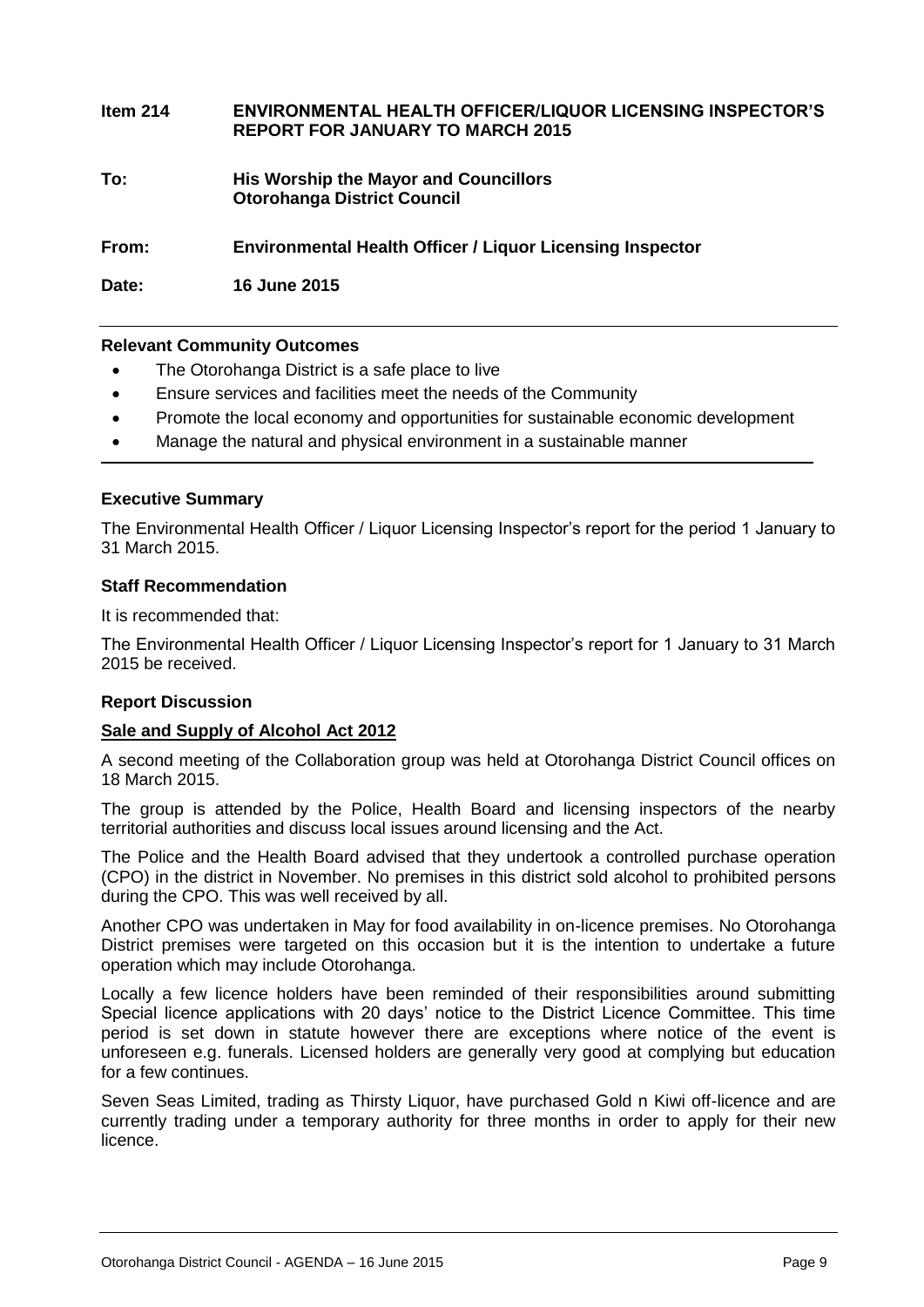#### **Liquor Licensing Statistics**

| On Licences               | New      |   |
|---------------------------|----------|---|
|                           | Renewals |   |
| <b>Off Licences</b>       | New      |   |
|                           | Renewals | 1 |
| <b>Club Licences</b>      | New      |   |
|                           | Renewals | 1 |
| Managers certificates     | New      | 2 |
|                           | Renewals | 4 |
| <b>Special licences</b>   |          | 6 |
| <b>Temporary Licences</b> |          |   |

#### **The Health Act 1956**

#### Food and food premises

The new Food Act 2014 has been enacted and commences for food businesses that have an alcohol on-licence, in March 2016. There are eight such premises which will be required to transition in the first year and they have one year to comply. The other business types will transition in year 2 and year 3.

The food control plan is a completely new mind set for businesses and information has been forwarded to affected premises, with links to relevant websites and an invitation to contact me if they need further advice.

All premises that are registered under the Health Act 1956 and the Food Hygiene Regulations 1974 have been inspected this financial year. There have been no major issues.

#### Infectious Disease

There have been four infectious diseases reported to Otorohanga District Council since my last report.

All were sporadic and not part of an outbreak. Probable causation ranged from consuming own contaminated water supply, contaminated food, infected animal and person to person.

General advice was given to prevent transmission and recurrence.

#### Nuisance

ODC received two malodourous complaints. The first was an intermittent sewage smell. The source could not be located and no further action was taken. The second regarded a service vehicle sited next to dwellings. The owner has since been compliant but advised recurrence may result in formal proceedings.

ODC received one complaint regarding rodent activity in a local garden. The neighbours were letter dropped requesting they ensure any vermin attraction is removed. There have been no further complaints.

#### **Resource Management Act 1991**

#### Noise

Two occupants of dwellings in the district were formally advised that noise occurrences from their properties were required to cease otherwise formal proceedings would ensue. Both premises are being monitored.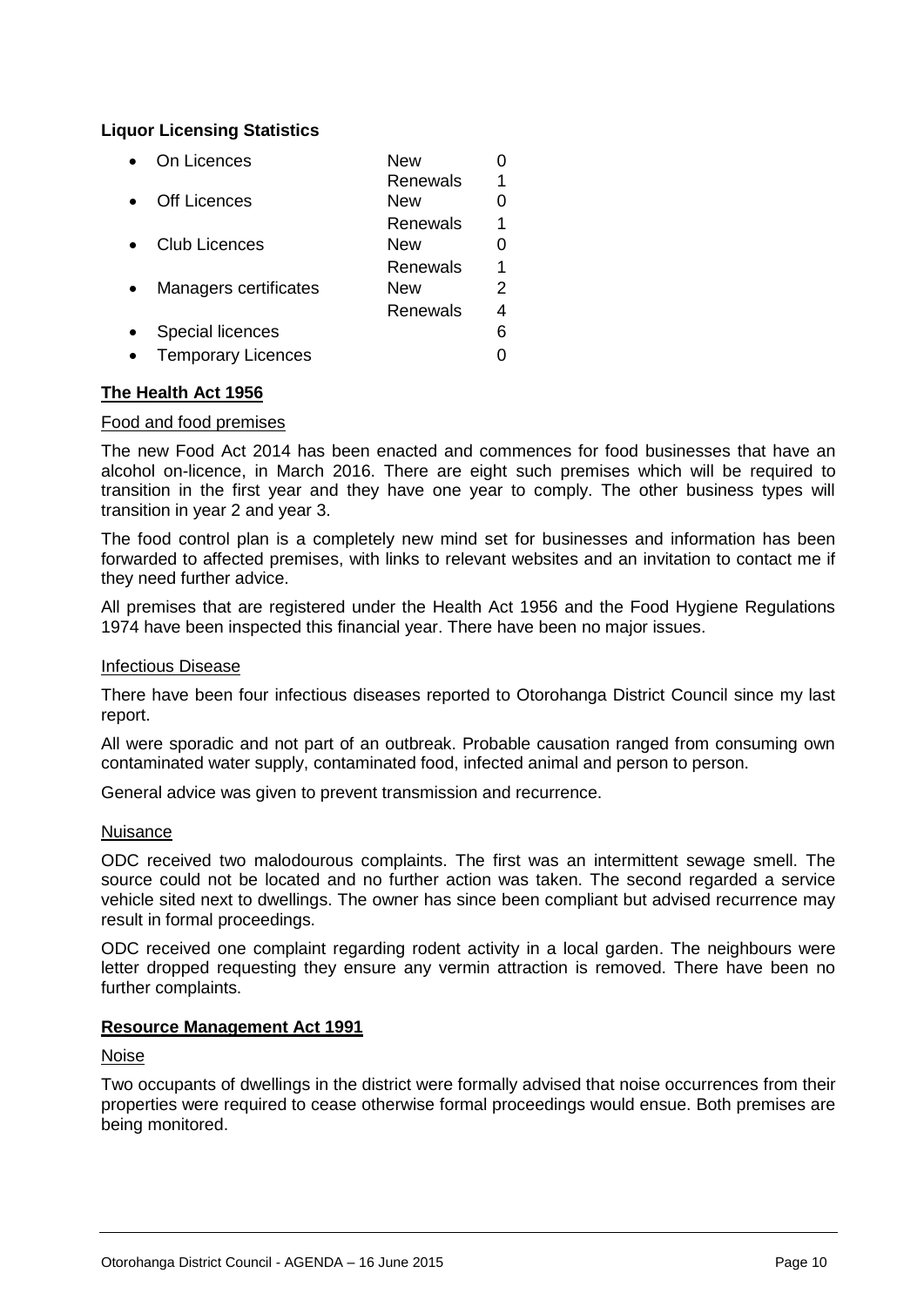#### **General**

A request was made for information regarding the sale of psychoactive substances by a potential retailer. Waikato District health Board advised that no retail of psychoactive substances is permitted until further notice.

#### **Mary Fernandez ENVIRONMENTAL HEALTH OFFICER / LIQUOR LICENSING INSPECTOR**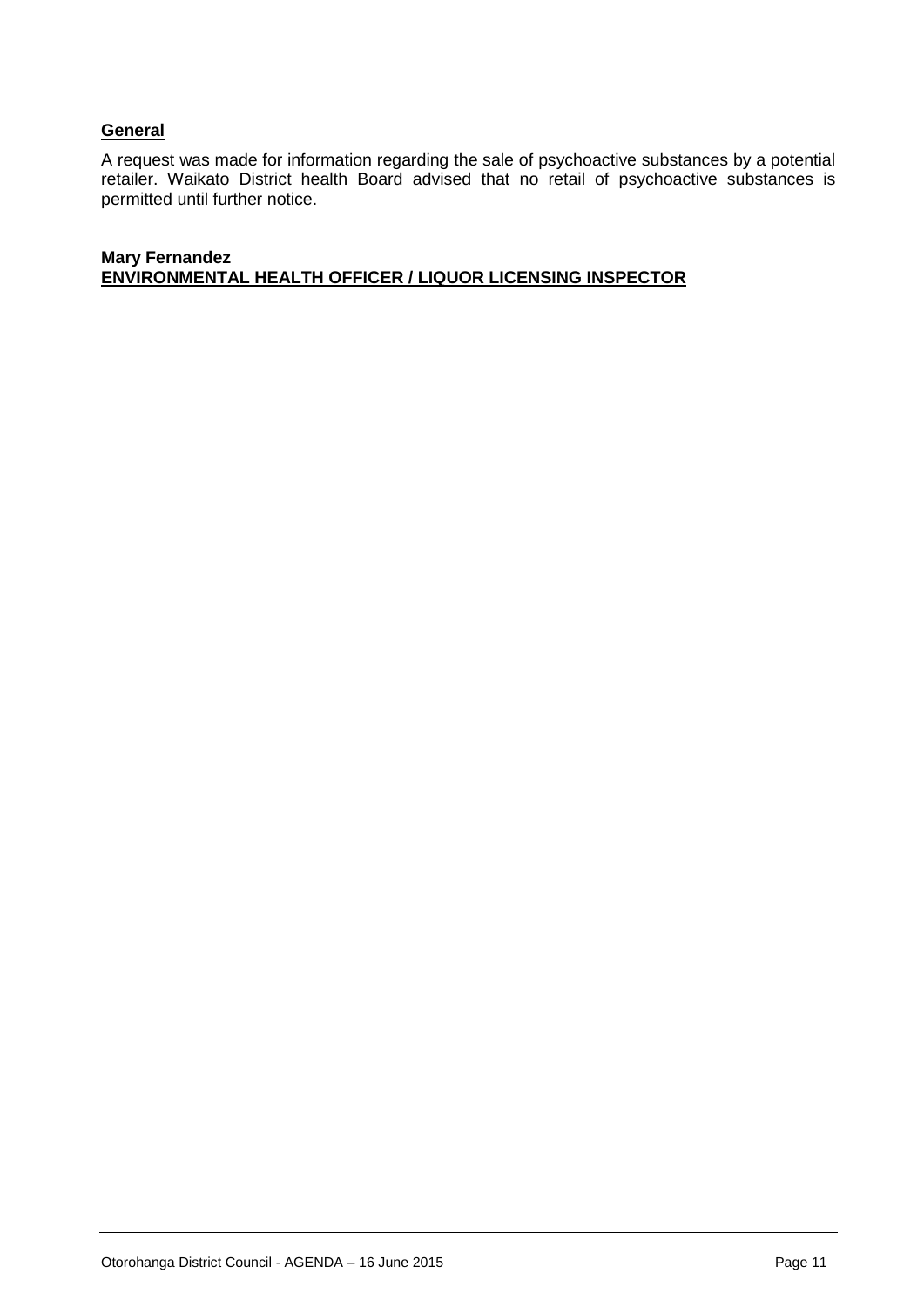| ltem 215 | <b>LONG TERM PLAN 2015-2025 SUBMISSIONS</b>                               |
|----------|---------------------------------------------------------------------------|
| To:      | His Worship the Mayor & Councillors<br><b>Otorohanga District Council</b> |
| From:    | <b>Finance and Administration Manager Manager</b>                         |
| Date:    | <b>16 June 2015</b>                                                       |

#### **Relevant Community Outcomes**

Foster an involved and engaged community

#### **Executive Summary**

Council to consider submissions on the 2015-2025 Draft Long Term Plan.

#### **Staff Recommendation**

It is recommended:

That the submissions to the Otorohanga District Council Draft Long Term Plan 2015-25 be received.

#### **Report Discussion**

Submissions on the Draft Long Term Plan 2015-25 and Consultation Document closed on the 29 May 2015. Council received 26 submissions of which 11 wish to be heard. As there is potential for some of the submissions to change the financial impact of the LTP, Council will adopt the Draft Long Term Plan 2015-25 and Rates Resolution at a special meeting of Council on the 23 June 2015. Below is the list of submissions, and the time those who wish to speak to their submissions will attend the meeting.

| <b>TIME</b>        | #  | <b>ORGANISATION</b>               | <b>NAME</b>                                                       |
|--------------------|----|-----------------------------------|-------------------------------------------------------------------|
| $10.30$ am         | 1  | <b>ClubCHAMPS</b>                 | Andy Conners, NZ Police                                           |
| 10.45am            | 2  | Otorohanga Zoological Society     | Roger Brady                                                       |
| 11.00am            | 3  | Otorohanga Tennis Club            | Marcus Paterson                                                   |
| 11.15am            | 4  | Individual re Water Metering      | Phallyn Rangitaawa                                                |
| 11.30am            | 5  | TOAST – Smoke free outdoor policy | Wayne Borell                                                      |
| 11.45am            | 6  | Opus Orchestra                    | <b>Brigid Eady</b>                                                |
| 12noon             | 7  | <b>Waikato Regional Council</b>   | Neville Williams (Director of<br><b>Community &amp; Services)</b> |
| 12.15pm            | 8  | Individual re Water metering      | Michaela<br>Rangitaawa-<br>Schofield                              |
| 1.15 <sub>pm</sub> | 9  | Otorohanga District Council Staff | Graham Bunn                                                       |
| 1.45pm             | 10 | Hamilton & Waikato Tourism        | Kiri Goulter                                                      |
| 2.00pm             | 11 | Sport Waikato                     | Matthew Cooper                                                    |

#### **Submitters who wish to be heard -**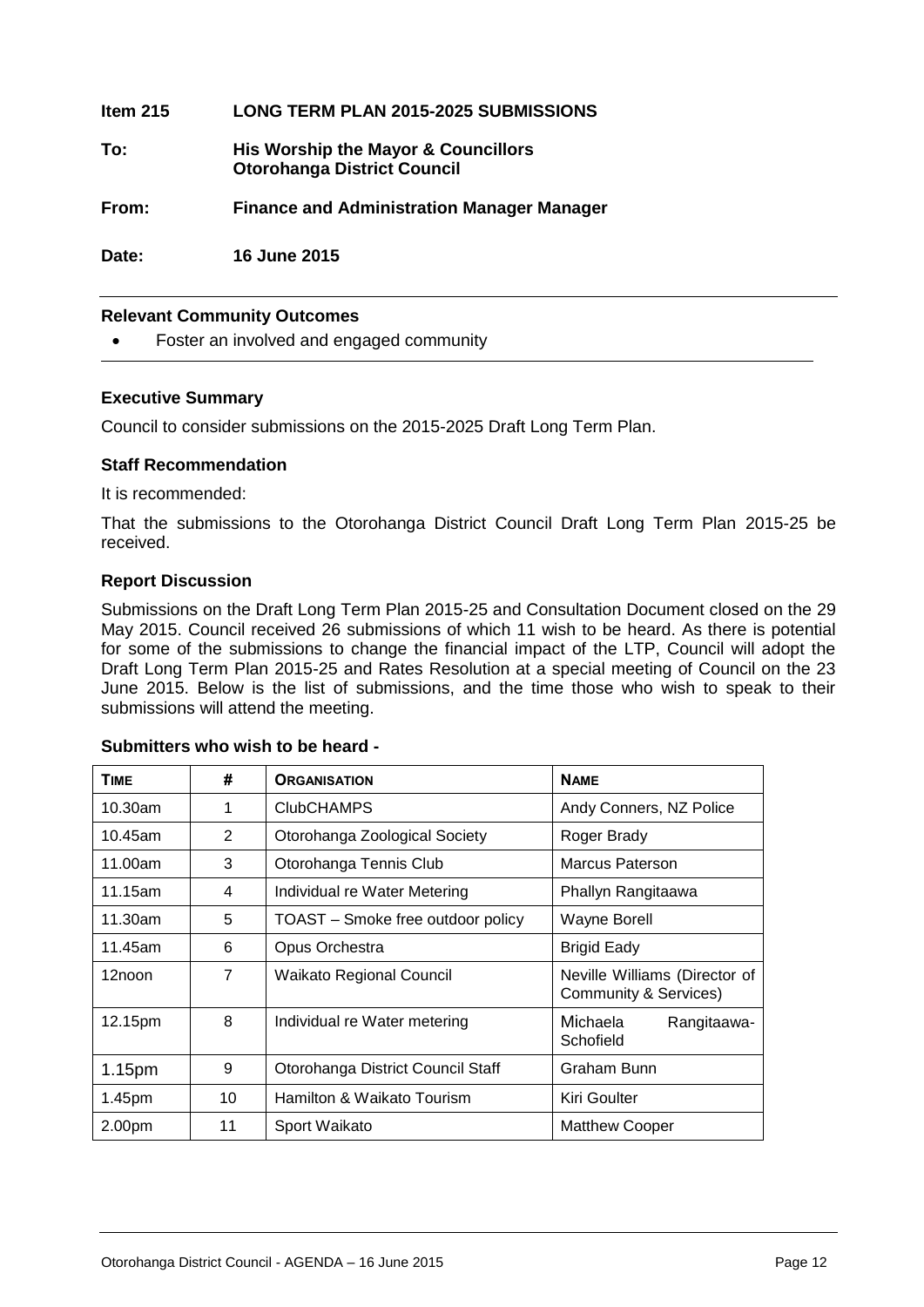| #  | <b>ORGANISATION</b>                                                             | <b>NAME</b>            |
|----|---------------------------------------------------------------------------------|------------------------|
| 12 | <b>CCS Disability Action</b>                                                    | Gerri Pomeroy          |
| 13 | <b>Community Waikato</b>                                                        | Andrea Goble           |
| 14 | Creative NZ                                                                     | David Pannett          |
| 15 | <b>Federated Farmers</b>                                                        | <b>Hilary Walker</b>   |
| 16 | McGuinness Institute                                                            | <b>Wendy McGuinnes</b> |
| 17 | Otorohanga Netball                                                              | Dorothy Carr           |
| 18 | &<br>Physicians<br><b>Scientists</b><br>Global<br>for<br>Responsibility         | Jean Anderson          |
| 19 | <b>Population Health</b>                                                        | Dr Dell Hood           |
| 20 | Individual re Water Metering                                                    | Linda Rangitaawa       |
| 21 | Individual re Water Metering                                                    | Lisa Nicol-Rangitaawa  |
| 22 | Individual                                                                      | David & Alison Sellars |
| 23 | Individual                                                                      | David Bailey           |
| 24 | <b>Foundation</b><br>Enviroschools<br>Toimata<br>$\qquad \qquad -$<br>Programme | <b>Kristen Price</b>   |
| 25 | Trust Waikato                                                                   | Bev Gatenby            |
| 26 | Te Awamutu Birthing                                                             | Anita Bain             |

#### **Submitters who do not wish to be heard -**

#### **Graham Bunn FINANCE AND ADMINISTRATION MANAGER**